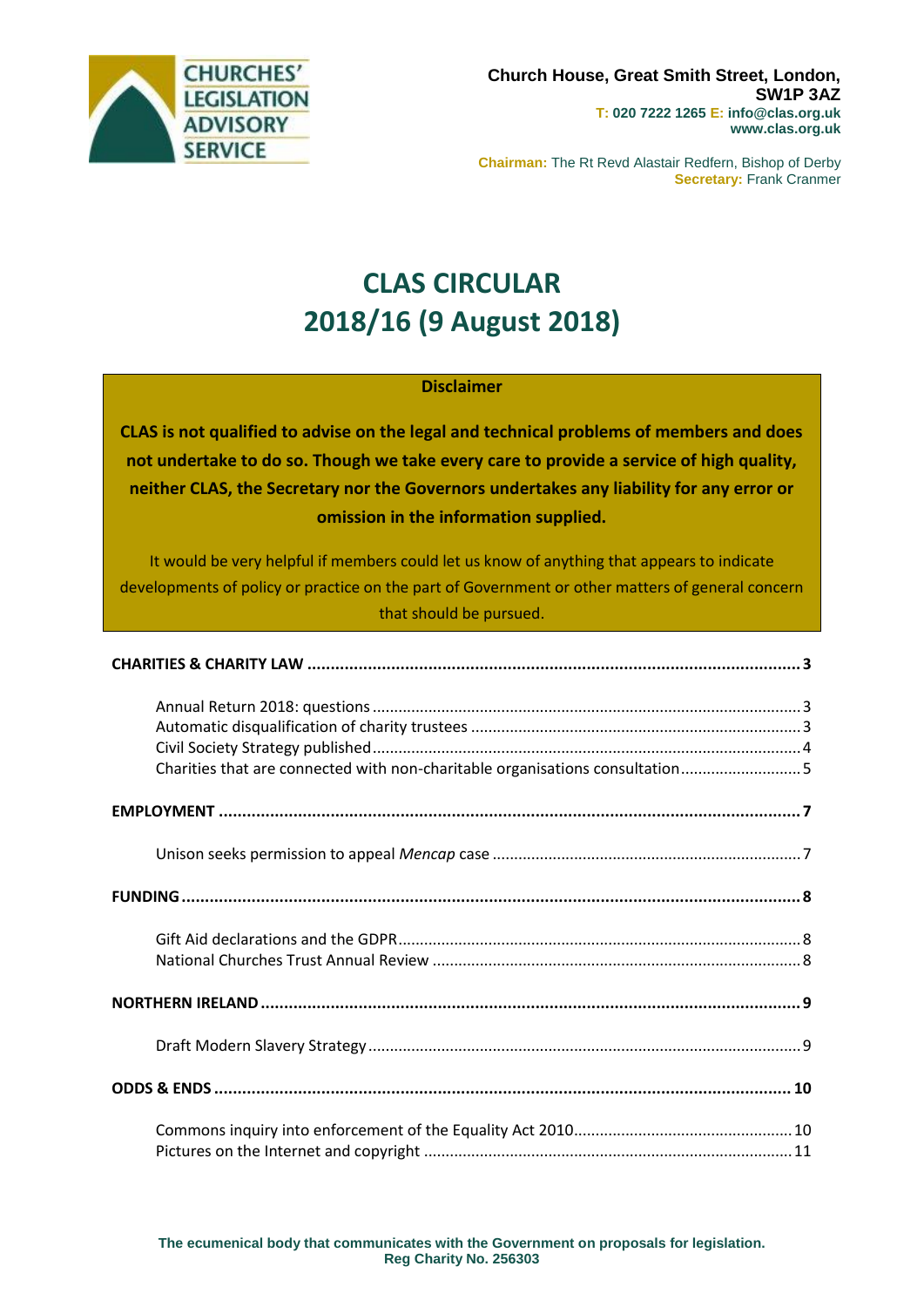| <b>Churches' Legislation Advisory Service</b> | <b>Circular 2018/16</b> |  |
|-----------------------------------------------|-------------------------|--|
|                                               |                         |  |
|                                               |                         |  |
|                                               |                         |  |
|                                               |                         |  |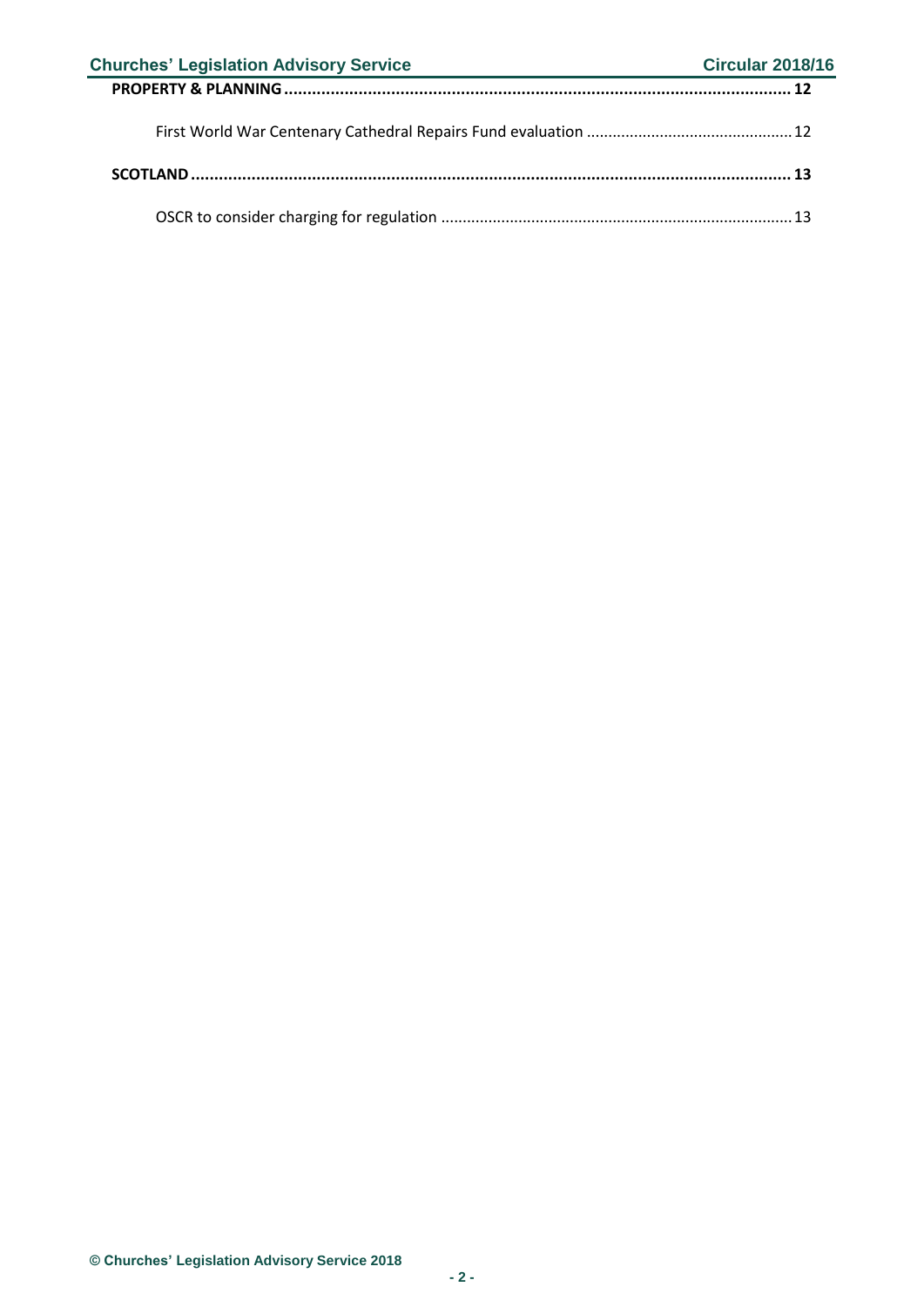### <span id="page-2-0"></span>**CHARITIES & CHARITY LAW**

#### <span id="page-2-1"></span>**Annual Return 2018: questions**

**For information**

The Charity Commission for England and Wales has published what is presumed to be the final version of the questions to be included in the 2018 Annual Return for registered charities.

The trustees of charities excepted from registration with the Commission – which includes a considerable number of church congregations – are not required to submit an annual return; but an increasing number find that they must do so because when an excepted charity's annual income exceeds £100,000 it loses its excepted status. If you are a registered charity and will have to make a return, you can see the updated list of questions [here.](https://ecclawsoc.org.uk/wp-content/uploads/2018/08/Annual_return_questions_2018_web_odt.pdf)

[Source: Charity Commission – 3 August]

#### <span id="page-2-2"></span>**Automatic disqualification of charity trustees**



The Charities (Protection and Social Investment) Act 2016 extended automatic disqualification to more circumstances and a wider range of people. Once a person is automatically disqualified, that person *cannot* be a charity trustee: *no regulatory intervention is required on the part of the Charity Commission*.

The new rules on the automatic disqualification of trustees and senior managers came into operation on **1 August** and in January 2018 the Charity Commission published [guidance on the new](https://www.gov.uk/guidance/automatic-disqualification-rule-changes-guidance-for-charities#preparing-for-the-rule-changes)  [rules on the automatic disqualification of trustees and senior managers.](https://www.gov.uk/guidance/automatic-disqualification-rule-changes-guidance-for-charities#preparing-for-the-rule-changes) It should be emphasised that the rules apply to trustee and senior manager positions at *all* charities based in England and Wales, *whether or not they are registered with the Commission*. The Commission's guidance on seeking a waiver i[s here.](https://www.gov.uk/guidance/automatic-disqualification-rules-for-charity-trustees-and-charity-senior-positions#apply-waiver)

In addition, the NCVO has recently published its own very helpful [guidance](https://knowhownonprofit.org/governance/improving-your-governance-practice/trustee-recruitment-and-induction/trustee-disqualification) about how the rules operate. The NCVO guidance suggests that charities should *already* have systems in place to check that trustees are not disqualified, on appointment and at reasonable intervals thereafter. Existing trustees should be asked to confirm that they are not disqualified under either the previous or the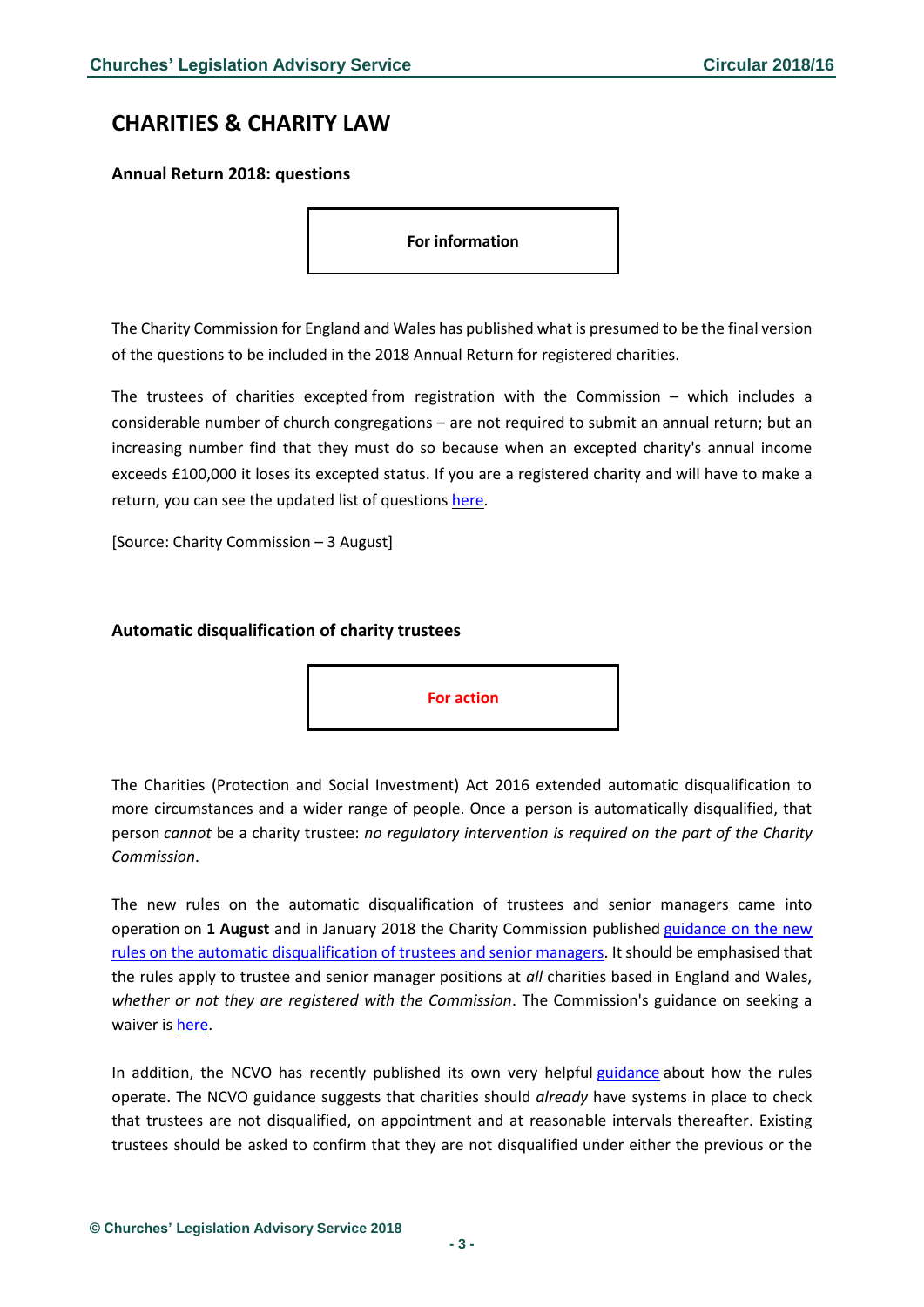new rules. Pre-appointment checks and periodic confirmation will now also need to be in place for relevant senior managers.

The question we cannot avoid asking ourselves is whether CLAS members are sufficiently aware of automatic disqualification – let alone of the new rules.

[Source: NCVO – 31 July]

### <span id="page-3-0"></span>**Civil Society Strategy published**



The Government has [published](https://assets.publishing.service.gov.uk/government/uploads/system/uploads/attachment_data/file/732764/Executive_summary_-_Civil_Society_Strategy.pdf) its Civil Society Strategy which sets out plans to work with Civil Society over the next few years. The Strategy focuses on creating 'social value' through five foundations of social value: people, places, the social sector, the private sector, and the public sector.

To support charities and social enterprises the Government has said it will:

- Enhance the confidence of charities and social enterprises to speak in public debates through renewing the Government's commitment to the Compact and working with civil society, the Electoral Commission and the Charity Commission to explore non-legislative steps to strengthen civil society's confidence and speaking out
- Convene a cross-government group to work with civil society to establish principles of effective involvement in the policy-making process
- Create a simpler relationship between the social enterprise sector and Government through a new regular forum created by DCMS to coordinate relations with Government
- Work with civil society stakeholders and the Charity Commission to agree on joint action to open up trusteeship to people of more diverse backgrounds
- Work with the Charity Commission and UK Community Foundations to release £20 million from inactive charitable trusts over the next two years to help community organisations
- Build a stronger more effective sector through working with partners to enable the social sector to adopt the opportunities of digital.

On the social sector's involvement in the public sector the Government plans to:

- Extend the current support for public sector teams aspiring to form mutual with other social sector organisations that wish to deliver public services
- Broaden the range of funding options for community initiatives including a revival of grantfunding
- Focus on the use of public spending to generate social value in addition to the goods and services it purchases and increase social value commissioning. This includes improving the use of the Public Services (Social Value) Act 2012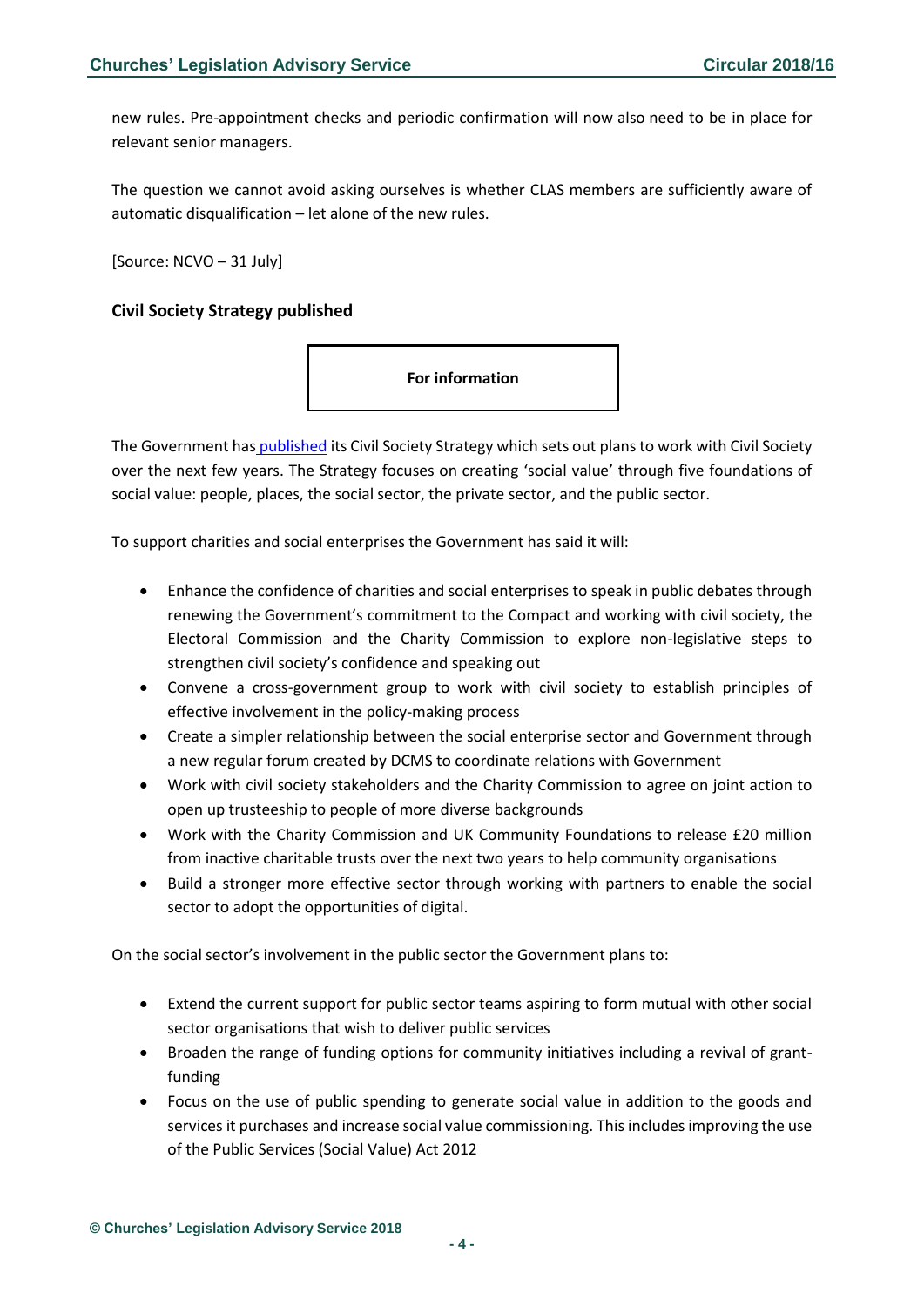• Look at the potential for the use of social value in grants as well as contracts and the Government will explore the suggestion that the Social Value Act should be applied to other areas of public decision-making such as planning and community asset transfer.

Other commitments made by the Government include:

- The introduction of a Place Based Social Action programme in partnership with the Big Lottery Fund to "help communities collaborate with local private and public sector organisations to create a shared vision for the place they live and work in"
- Funding for the training of 3500 community organisers by 2020 "to listen to the concerns of the community, connect people and motivate them to come up with the answers to the problems they face"
- A new Innovation in Democracy Programme to pilot participatory democracy approaches to support people to participate in decision-making that affects their communities
- To improve guidance to help communities to take ownership of local assets such as community buildings
- To work with partners to develop new models of community funding by bringing together different forms of funding such as social impact investment, charitable funding and corporate investment staring with Big Society Capital and Access (The Foundation for Social Investment) to devote £35 million of dormant assets funding.
- To undertake a review of the Social Investment Tax Relief in 2019.

#### [Source: DCMS – 9 August]

#### <span id="page-4-0"></span>**Charities that are connected with non-charitable organisations consultation**



The Charity Commission has published a [summary of the responses](https://assets.publishing.service.gov.uk/government/uploads/system/uploads/attachment_data/file/732612/Charities_that_are_connected_with_non-charitable_organisations_consultation_outcome.pdf) to its consultation on its [draft](https://assets.publishing.service.gov.uk/government/uploads/system/uploads/attachment_data/file/680773/Final_draft_guidance_for_connected_charities.pdf)  [guidance on charities that are connected with non-charitable organisations: maint](https://assets.publishing.service.gov.uk/government/uploads/system/uploads/attachment_data/file/680773/Final_draft_guidance_for_connected_charities.pdf)aining your charity's [separation and independence.](https://assets.publishing.service.gov.uk/government/uploads/system/uploads/attachment_data/file/680773/Final_draft_guidance_for_connected_charities.pdf)

The Commission received a total of 57 responses (including from CLAS) and the feedback suggested that production of a single source of guidance on this issue would be useful. The Commission says that, in the light of the responses, it will decide which changes to content or design best address the consultation feedback, with an emphasis on the following common themes highlighted by respondents:

- the tone and some of the content of the current draft puts too much emphasis on the risks of charities' connections with non-charities - there should be more focus on the benefits;
- the current draft guidance is too long for busy volunteer trustees a more concise version, together with a further developed version of the useful 'at-a-glance summary' would work better;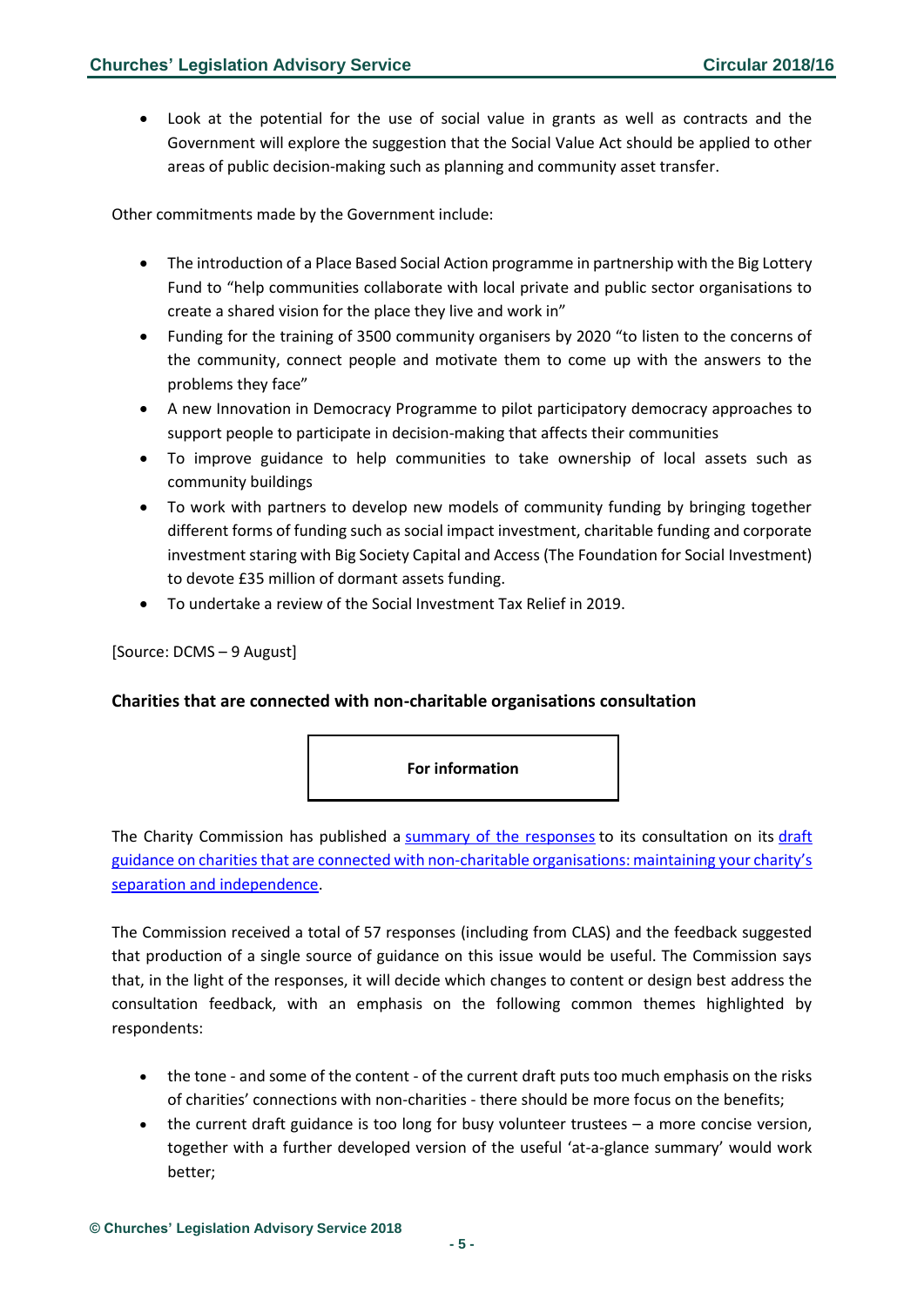- where the draft summarises the Commission's lead guidance on related topics such as Campaigning and Political activity guidance for charities (CC9) and Grant funding an organisation that isn't a charity, the paraphrasing produces a result that is not consistent with the lead guidance;
- the draft guidance appears to introduce an expectation that the charity should be visibly separate from the non-charity, in branding and other terms - the basis of this is not clear and charities need more information about what they are expected to do in practice;
- the practical parts of the guidance, whilst welcomed by many respondents, could (as currently drafted) have the effect of imposing a disproportionate regulatory burden on some charities;
- the scope of the guidance needs to be clearer;
- design and content could better recognise the different types of common structures and relationships covered by the guidance, and address them more directly; and
- the guidance is, in parts, impractical to implement for charities with wholly owned trading subsidiary companies. The CLAS response had highlighted that cathedrals and major churches, for example, run cafés and bookshops operated by wholly-owned subsidiary trading companies, the draft *Guidance* appeared to be unduly onerous and was seeking to address a non-problem.

The Commission has said that it will run some further limited engagement to test is developing approach and aims to publish the final guidance later this year. If you would like to be involved in the further engagement, e-mail [guidanceandpractice@charitycommission.gsi.gov.uk](mailto:guidanceandpractice@charitycommission.gsi.gov.uk) with a reference to 'Further engagement/charities connected with non-charitable organisations'.

[Source: Charity Commission – 9 August]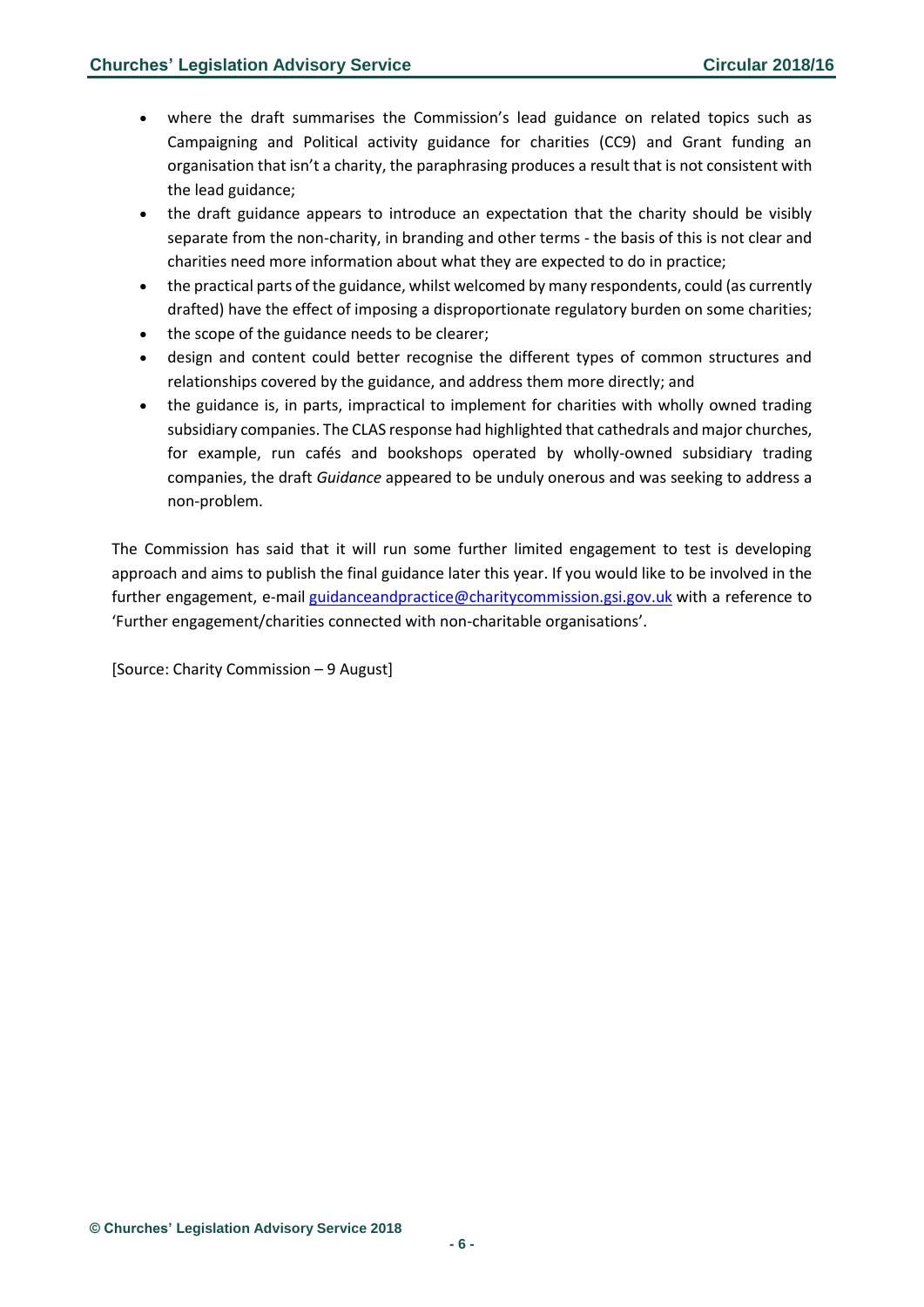### <span id="page-6-0"></span>**EMPLOYMENT**

#### <span id="page-6-1"></span>**Unison seeks permission to appeal** *Mencap* **case**

**For information**

Unison – which represents many of the workers affected by the 'sleep-in' case, *Royal Mencap Society v Tomlinson-Blake* [\[2018\] EWCA Civ 1641](http://www.bailii.org/ew/cases/EWCA/Civ/2018/1641.html) – has [announced](https://www.unison.org.uk/news/2018/08/sleep-in-appeal/) that it has sought permission to appeal against the Court of Appeal's decision that care workers' sleep-in shifts do not count as work time and do need to be paid for in line with the National Minimum Wage.

Permission to appeal is granted or refused by a panel of Supreme Court Justices and is by no means a foregone conclusion – but watch this space.

[Source: Unison – 8 August]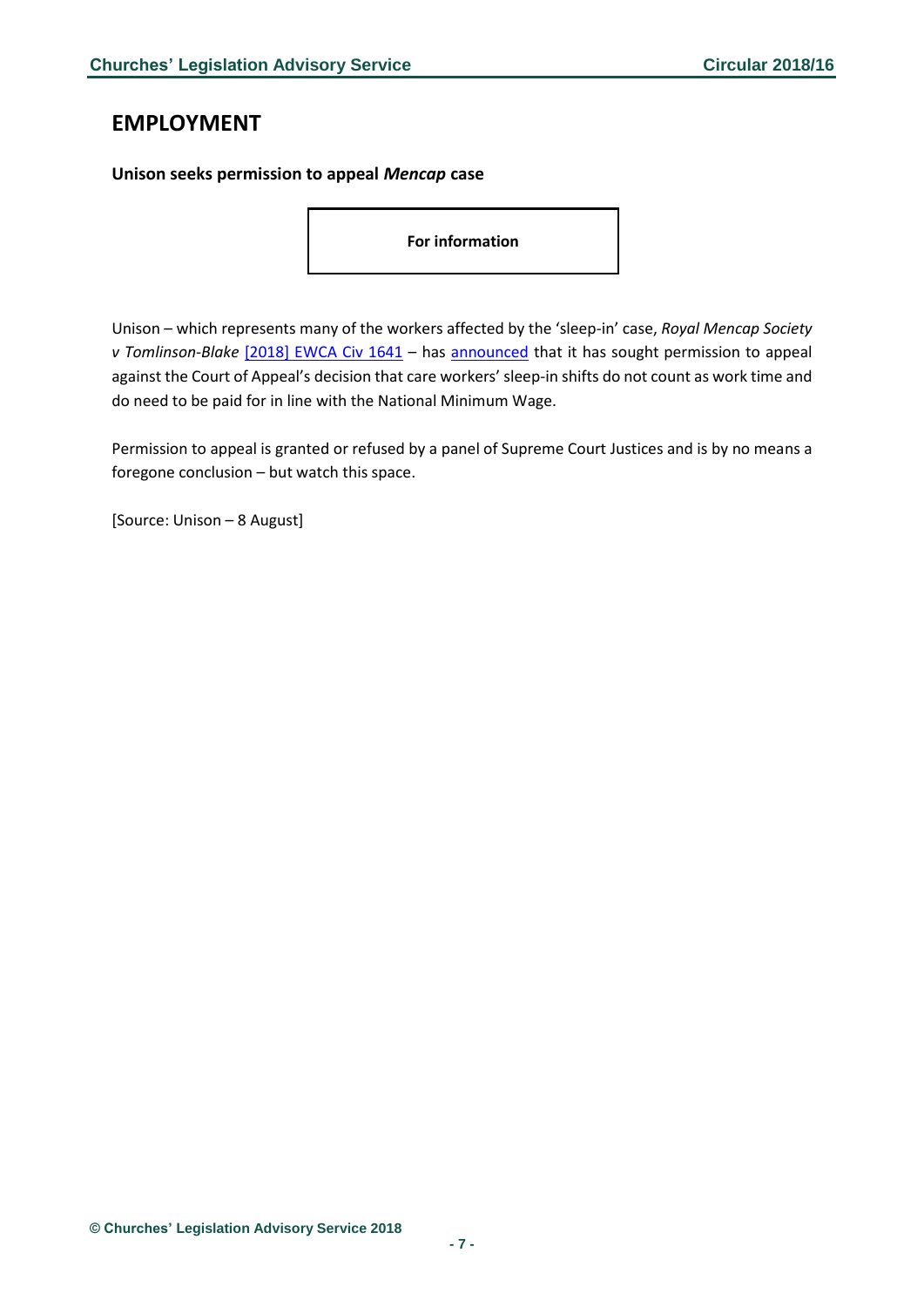# <span id="page-7-0"></span>**FUNDING**

<span id="page-7-1"></span>**Gift Aid declarations and the GDPR**

**For information**

HMRC has *updated* its Gift Aid guidance to include information about requirements relevant to the GDPR. In particular, a new section states:

*"A charity may want to add more information and notes of its own on a declaration form. For example, the inclusion of any General Data Protection Regulations (GDPR) that the charity feel is needed. HMRC has no objection to this or to the inclusion of a declaration in other documents, such as standing order mandates, provided the statutory requirements for a Gift Aid declaration are met."*

[Source: HMRC – 2 August]

#### <span id="page-7-2"></span>**National Churches Trust Annual Review**

**For information**

The National Churches Trust (NCT) has highlighted a significant rise in demand for grant funding in its [annual review.](https://issuu.com/nationalchurchestrust/docs/nct_annual_review__final) The NCT received 480 applications for grant funding, a rise of 26% on applications in 2016, but only awarded grants to 230 applicants. Despite a £300,000 rise in grants awarded from 2016, the report says that NCT are struggling to keep up with the increased demand for funding.

The CEO of NCT, Claire Walker, [said](https://www.churchtimes.co.uk/articles/2018/3-august/news/uk/nct-s-funding-is-put-under-strain) that climate change was having a "serious impact" on the demand for grant funding, with heavy rainfall damaging gutters and drains and causing damage to timber, as well as the extreme weather changes making churches more vulnerable to pests such as termites.

The Review also pointed to two new grants programmes made available in 2017: maintenance grants, supported by the Pilgrims trust, and project development grants designed to cover the costs of the early planning stage. It also highlighted the national launch of [MaintenanceBooker,](https://www.maintenancebooker.org.uk/) the online booking system funded by Ecclesiastical Insurance to book accredited contractors for maintenance.

[Source: National Churches Trust 29 June, *Church Times* 3 August]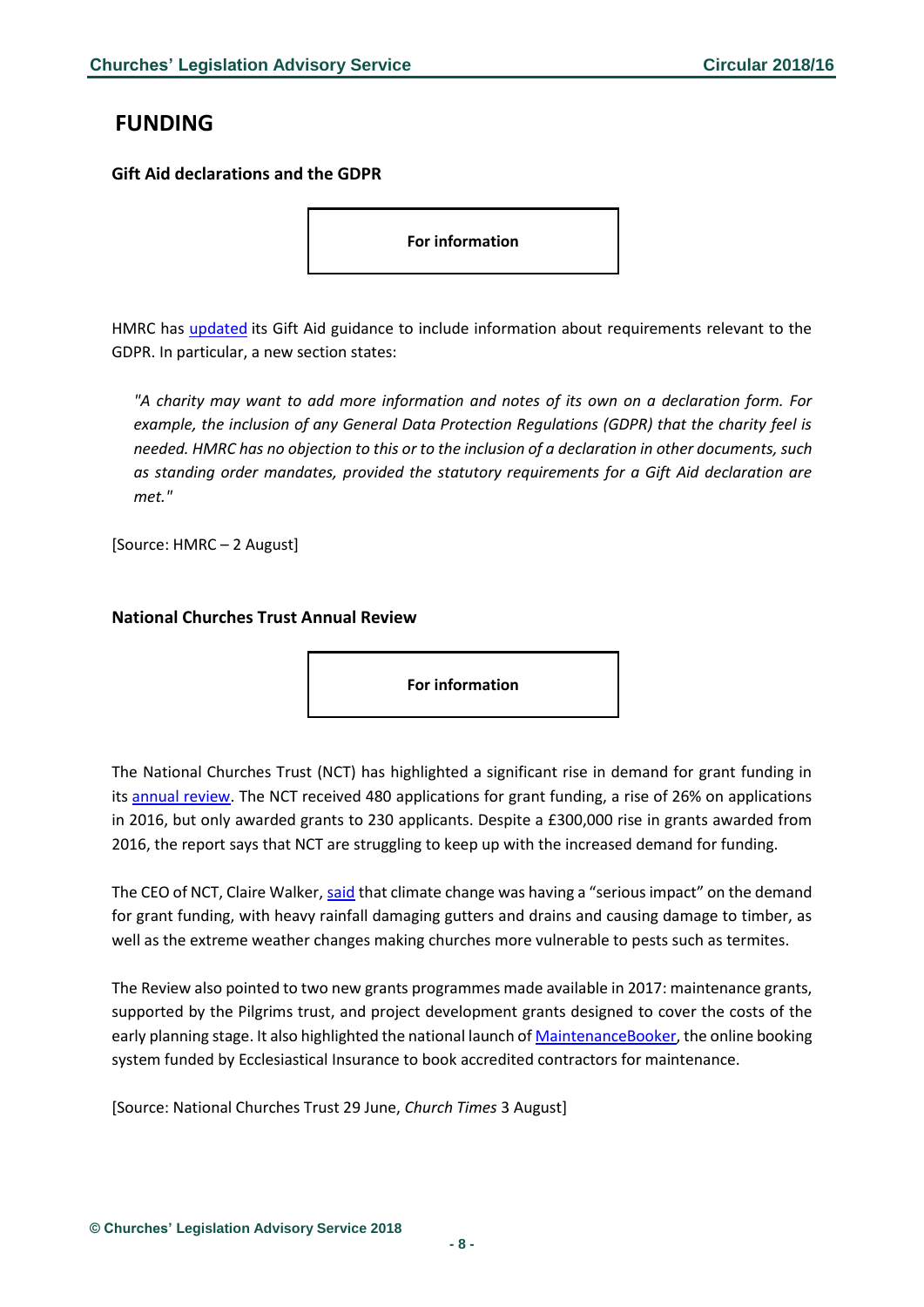### <span id="page-8-0"></span>**NORTHERN IRELAND**

### <span id="page-8-1"></span>**Draft Modern Slavery Strategy**

**For information**

The Department of Justice has launched a [consultation](https://www.justice-ni.gov.uk/sites/default/files/consultations/justice/ms-consultation.pdf) on its *Draft Northern Ireland Modern Slavery Strategy 2018-2019*. The Department is seeking views and comments from individuals and organisations to help inform how it fights against human trafficking and exploitation. The draft strategy builds on previous efforts and sets out a work-programme for the future. It has been developed through engagement with a wide range of statutory and civil society partners across Northern Ireland.

The consultation is open until **18 October**.

[Source: Department of Justice website – 31 July]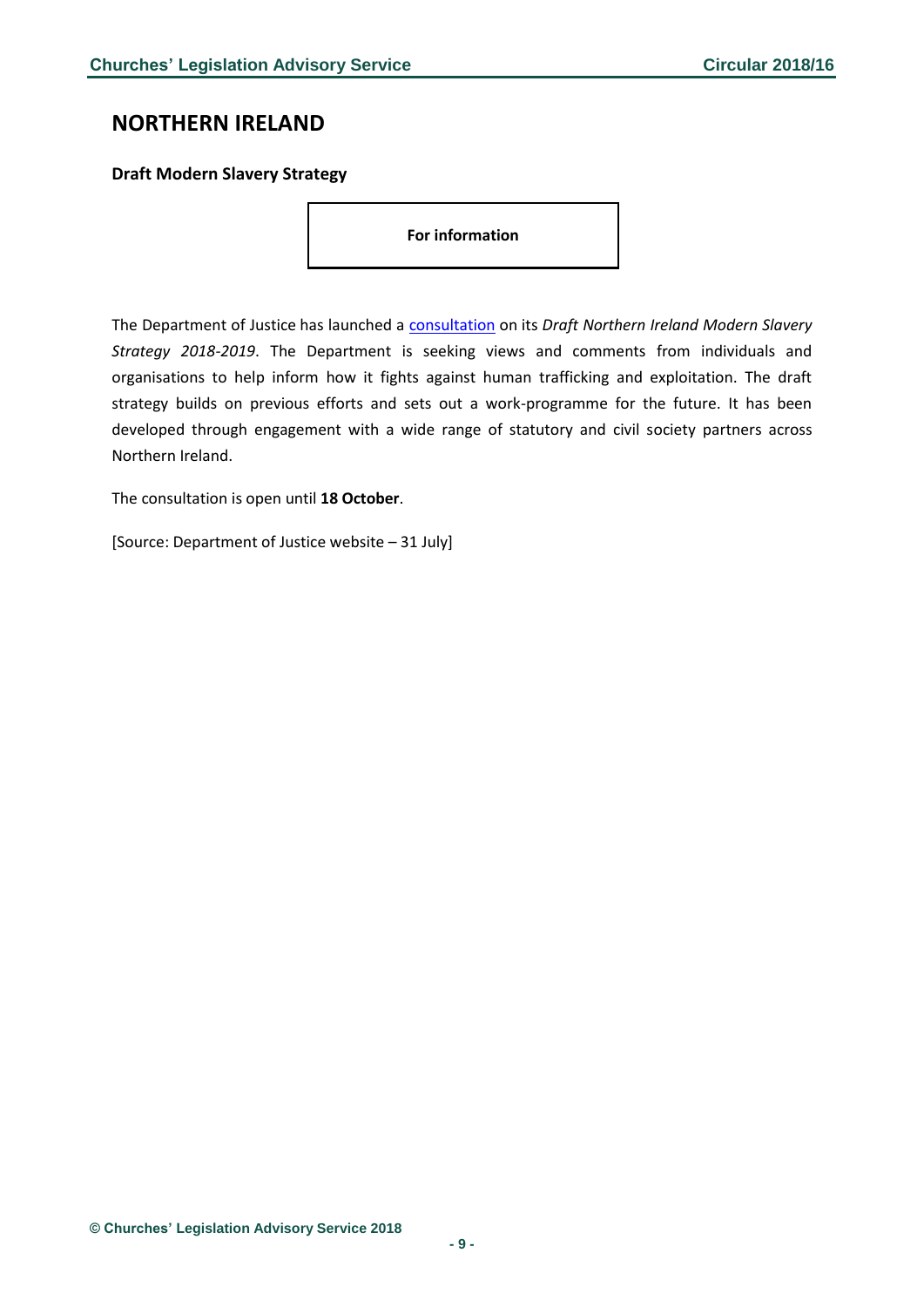### <span id="page-9-0"></span>**ODDS & ENDS**

### <span id="page-9-1"></span>**Commons inquiry into enforcement of the Equality Act 2010**

**For information**

The House of Commons Women and Equalities Committee has launched an [inquiry](https://www.parliament.uk/business/committees/committees-a-z/commons-select/women-and-equalities-committee/news-parliament-2017/enforcing-the-equality-act-launch-17-19/) into the enforcement of the Equality Act 2010. The Committee says that its work in a range of areas hasshown that individuals have difficulties enforcing their rights under the Act and has questioned the effectiveness of the Equality and Human Rights Commission.

The Committee is calling for written evidence on:

- How easy it is for people to understand and enforce their rights under the Equality Act.
- How well enforcement action under the Equality Act works as a mechanism for achieving widescale change.
- How effective and accessible tribunals and other legal means of redress under the Equality Act are, and what changes would improve those processes.
- How effective current remedies for findings of discrimination are in achieving change, and what alternative or additional penalties should be available.
- The effectiveness of the Equality and Human Rights Commission as an enforcement body.
- Whether there are other models of enforcement, in the UK or other countries, that could be a more effective means of achieving widespread compliance with the Equality Act 2010, either overall or in specific sectors.

Submissions should be made using the Committee's written [submission](https://www.parliament.uk/business/committees/committees-a-z/commons-select/women-and-equalities-committee/inquiries/parliament-2017/enforcing-the-equality-act-17-19/commons-written-submission-form/) form. The deadline is **Friday 5 October**.

[Source: House of Commons – 30 July]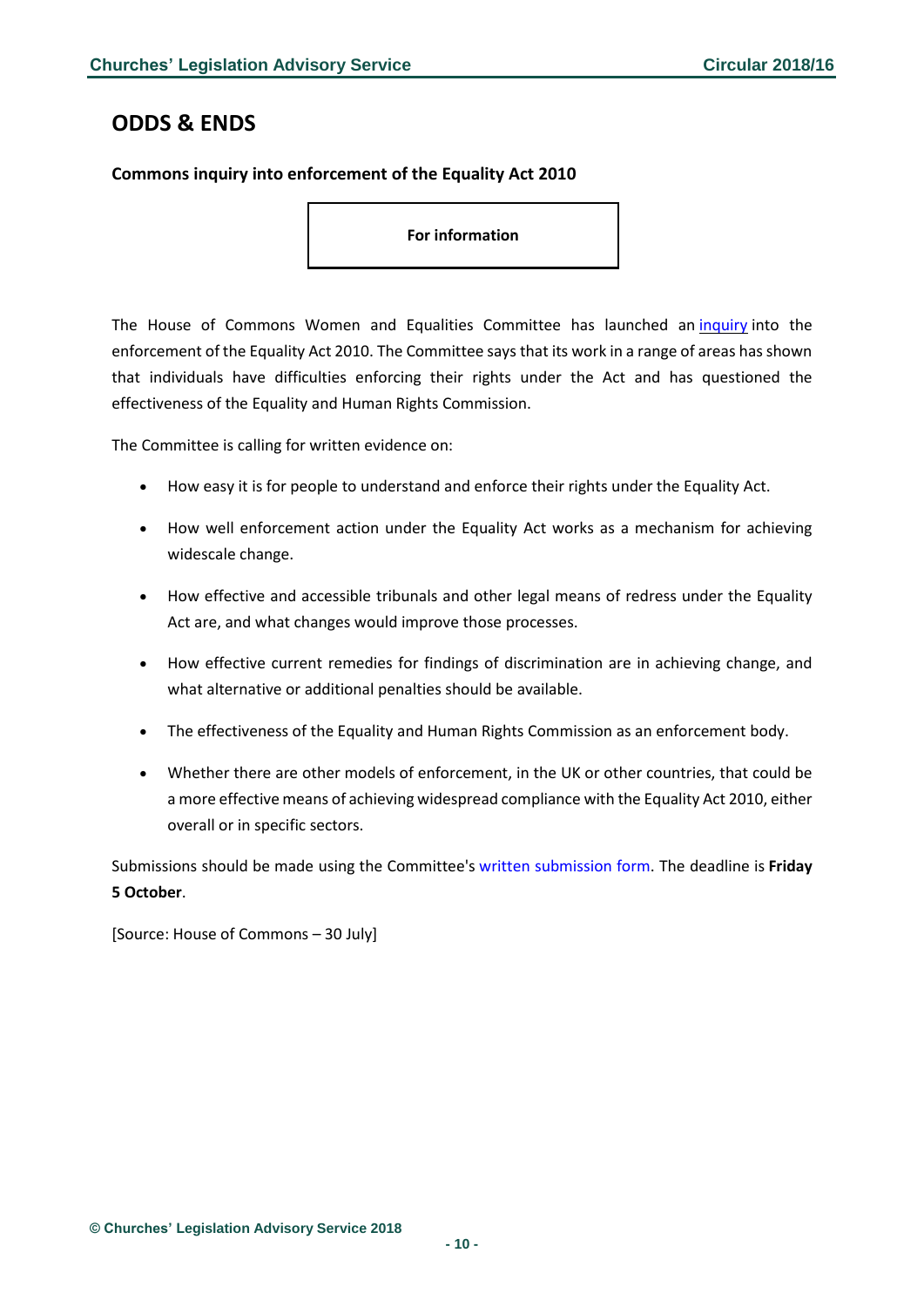<span id="page-10-0"></span>**Pictures on the Internet and copyright**

**For information**

The Court of Justice of the EU has ruled that you cannot post a photograph on a website that was freely accessible on another website without the further authorisation by the original author.

In *Land Nordrhein-Westfalen v Dirk Renckhoff* [2018] CJEU Case C-161/17, Mr Renckhoff had authorised a travel website to publish one of his photographs. A pupil at a secondary school in North Rhein-Westphalia then downloaded it from the travel website and it was republished on the school website and Mt Renckhoff sued the Regional Government in its capacity as the education authority.

The Court of Justice was asked for a ruling by the German Federal Court of Justice on whether the EU Copyright Directive allowed posting a photograph on a website without the consent of the copyrightholder when it had been previously published on *another* website with permission and without any restrictions preventing it from being downloaded. The CJEU ruled that though it's OK to provide a hyperlink to a photograph on another website, if you re-use the actual photograph itself without permission you will breach the author's copyright.

Which support what we have said in previous circulars: *someone, somewhere, must own the copyright of almost every picture on the Internet*; and *if you repost someone else's picture on your own website without permission, you will be in breach of that person's copyright*. Either take your own picture and upload it or use a stock photograph from a site like Wikimedia Commons.

[Source: CJEU – 7 August]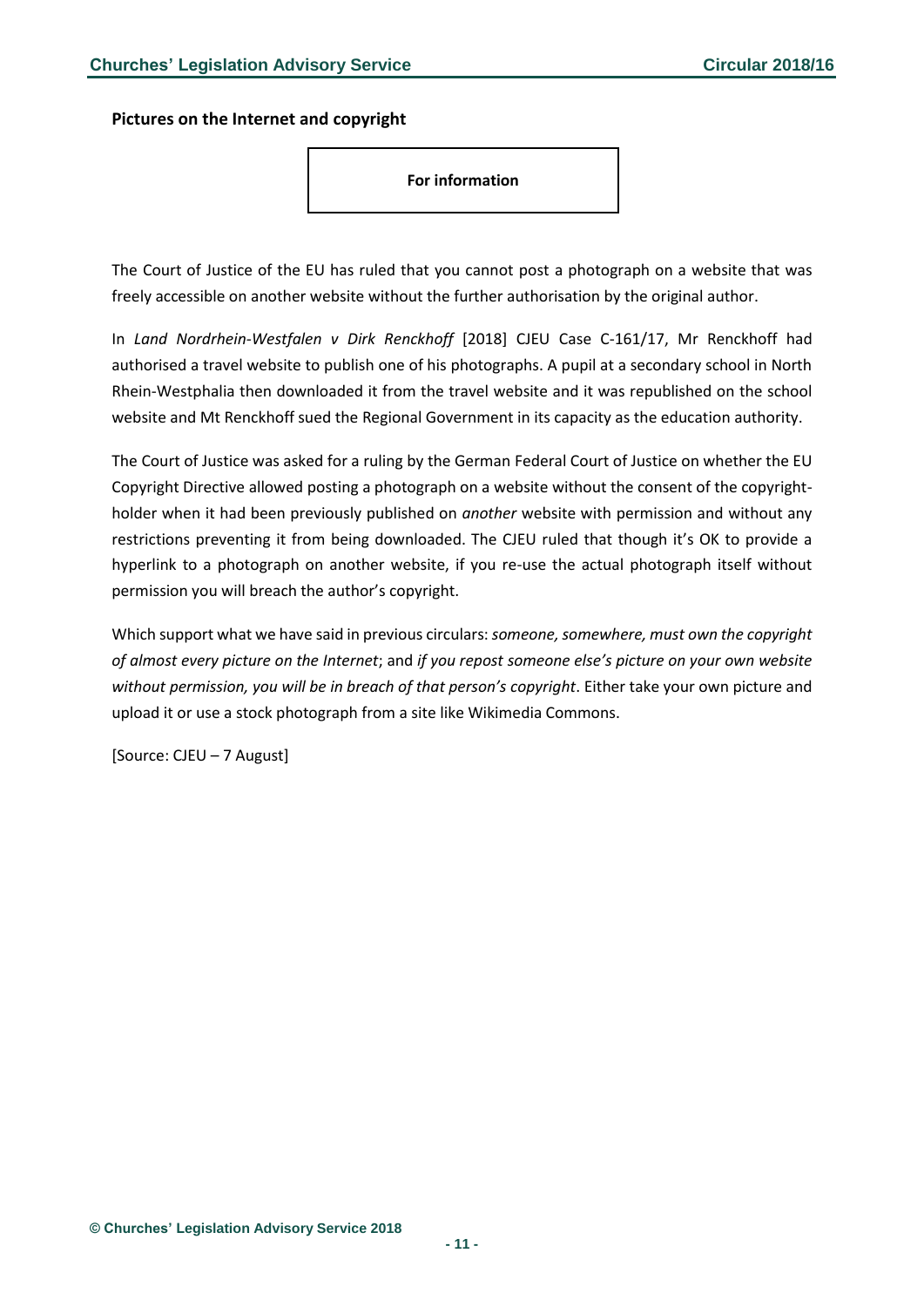# <span id="page-11-0"></span>**PROPERTY & PLANNING**

### <span id="page-11-1"></span>**First World War Centenary Cathedral Repairs Fund evaluation**

**For information**

The First World War Centenary Cathedral Repairs Fund was established in 2014 by DCMS to support urgent repairs to listed Church of England and Roman Catholic cathedrals in England to keep them weatherproof, safe and open to the public and to prevent further deterioration. The aim was to ensure that the cathedrals would be in an appropriate condition to host First World War commemoration events. The first round of funding was announced in 2014 and totalled £20 million, with a further £20 million announced in March 2016. The largest number of projects (approximately a third) were for roof repairs. Many were for repairs to external masonry, with other projects covered including guttering, heating, sound system, electrical and window refurbishment.

In December 2017, ERS Ltd was appointed to evaluate the Fund's outcomes. Its report, *[First World](https://gallery.mailchimp.com/50eac70851c7245ce1ce00c45/files/f32d296d-68ea-4744-ab36-0743a8138cd8/WW1_Evaluation_FINAL_REPORT_040718_PDF.pdf)  [War Centenary Cathedral Repairs Fund Evaluation: Final Report, July 2018](https://gallery.mailchimp.com/50eac70851c7245ce1ce00c45/files/f32d296d-68ea-4744-ab36-0743a8138cd8/WW1_Evaluation_FINAL_REPORT_040718_PDF.pdf)*, concludes that, overall, the Fund was successful in achieving its aims and met a funding need that could not be met elsewhere. Many respondents saw it as a success in safeguarding their existing activity while also sparking greater interest from the public in the heritage of the buildings. The key challenge for the projects had been the timeframe for delivery, not only because the timescales themselves were tight but also because of issues such as unforeseen snags with the repair works themselves and the problems inherent in delivering projects during winter weather.

[Source: Church of England – 17 July]